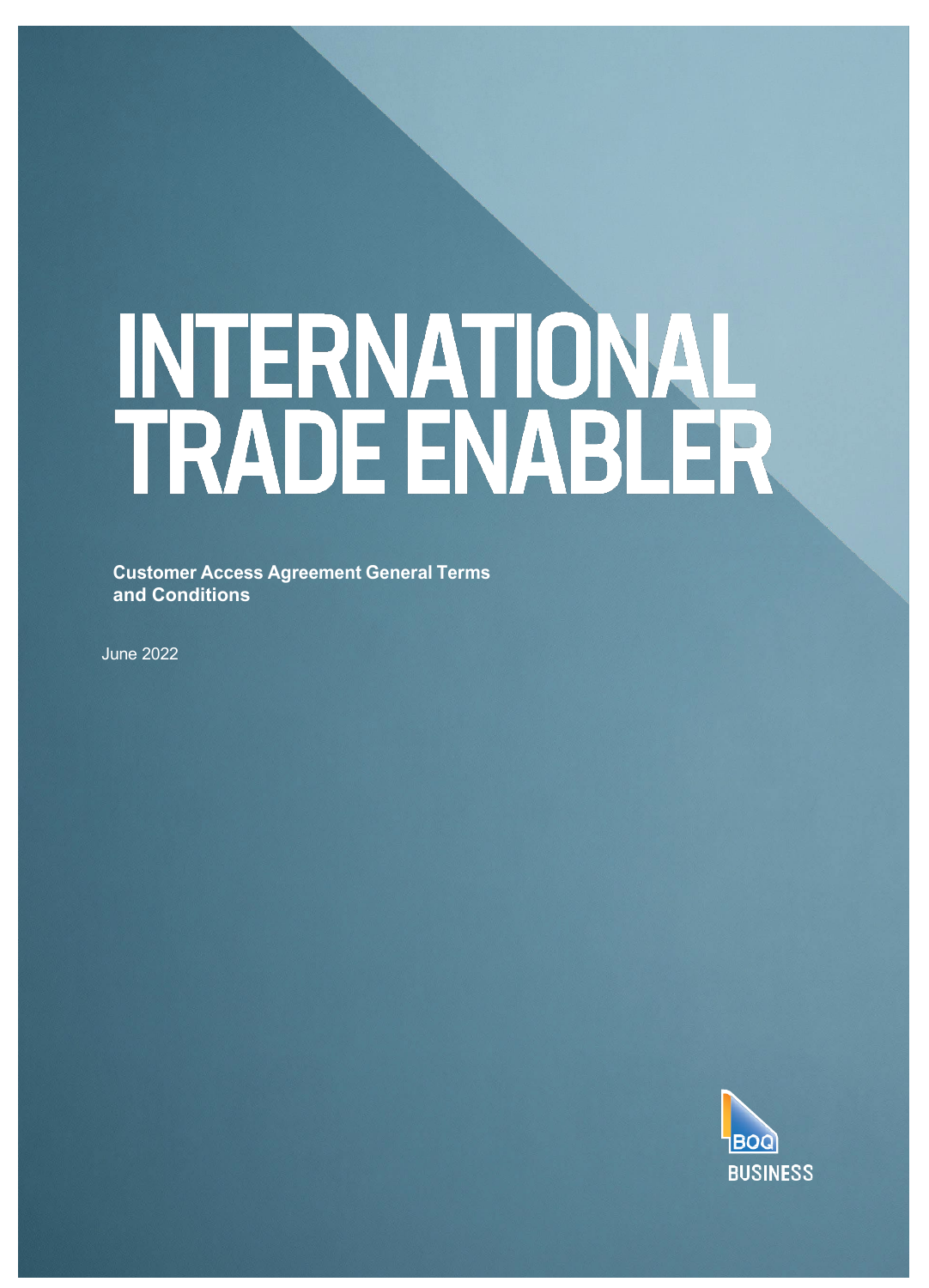If you have a Trade Finance Facility, this Access Agreement is made up of two documents: these General Terms and Conditions and the Annexure. They should be read together.

If you do not have a Trade Finance Facility, these General Terms and Conditions constitute the entire Access Agreement.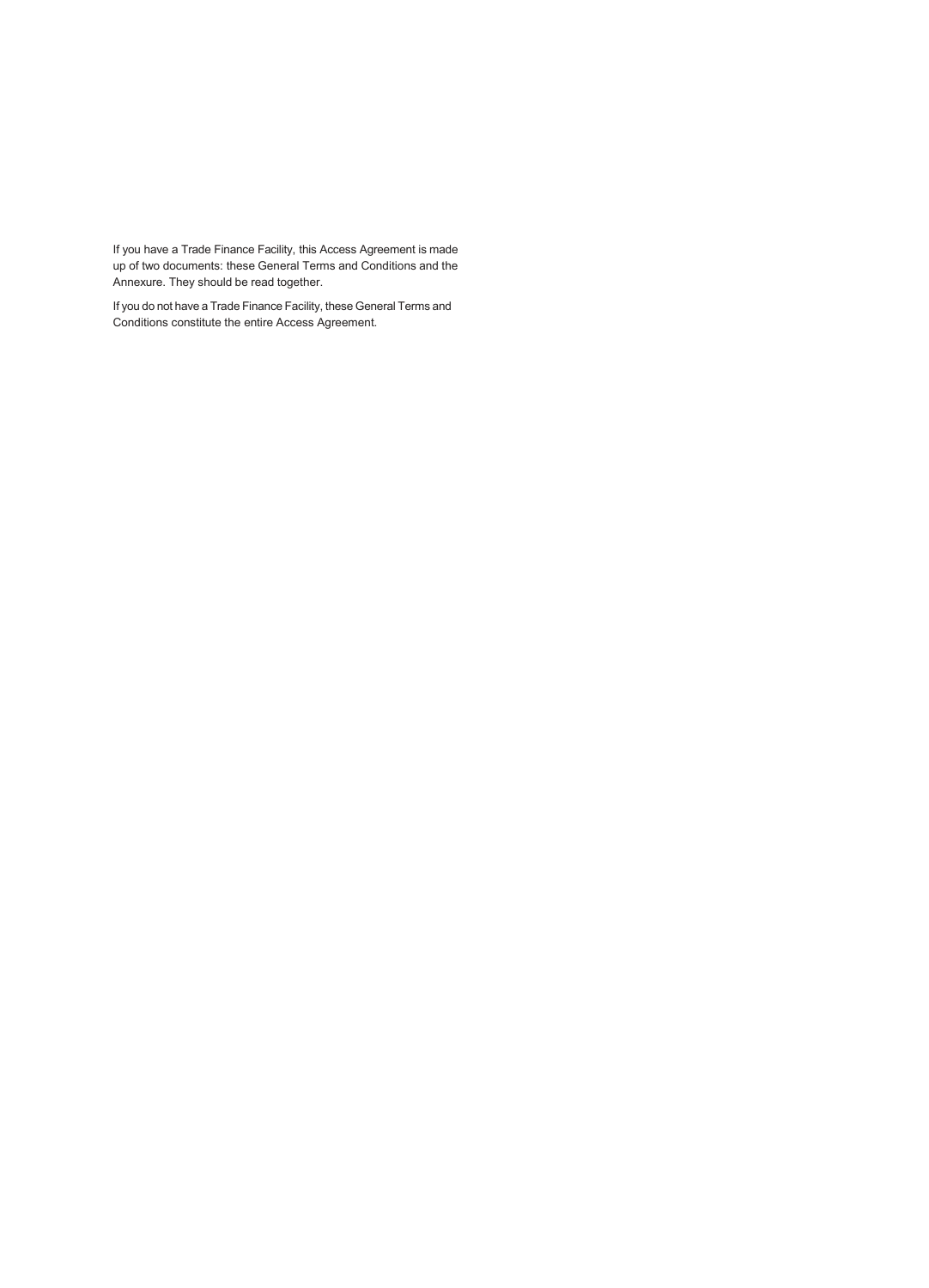# CONTENTS

| <b>PART A-INTRODUCTION</b>                                                    |                                                                                             |   |  |
|-------------------------------------------------------------------------------|---------------------------------------------------------------------------------------------|---|--|
| <b>PART B - INTERNATIONAL TRADE ENABLER</b><br><b>GENERAL CONDITIONS</b><br>3 |                                                                                             |   |  |
| 1.                                                                            | YOU MUST FOLLOW THE INSTRUCTIONS                                                            | 3 |  |
| 2.                                                                            | <b>SYSTEM</b>                                                                               | 3 |  |
| 3                                                                             | <b>AUTHORISED USERS</b>                                                                     | 3 |  |
| 4                                                                             | USE OF INTERNATIONAL TRADE FNABLER                                                          | 3 |  |
| 5.                                                                            | <b>ELECTRONIC MAIL</b>                                                                      | 4 |  |
| 6.                                                                            | FFFS & CHARGES                                                                              | 4 |  |
| $\overline{7}$                                                                | AVAILABILITY OF INTERNATIONAL TRADE ENABLER                                                 | 4 |  |
| 8.                                                                            | CONFIDENTIAL ITY                                                                            | 4 |  |
| 9                                                                             | <b>PRIVACY</b>                                                                              | 5 |  |
| 10 <sup>1</sup>                                                               | <b>I IABILITY</b>                                                                           | 5 |  |
| 11                                                                            | <b>INDEMNITY</b>                                                                            | 5 |  |
| 12                                                                            | SUSPENSION OR CANCELLATION OF INTERNATIONAL<br><b>TRADE FNABLER</b>                         | 5 |  |
| 13.                                                                           | <b>TERMINATION</b>                                                                          | 5 |  |
| 14                                                                            | ANTI-MONEY LAUNDERING, COUNTER-TERRORISM<br>FINANCING AND FCONOMIC AND TRADE SANCTIONS<br>6 |   |  |
| 15                                                                            | IF YOU HAVE A PROBLEM. COMPLAINT OR DISPUTE                                                 | 6 |  |
| 16                                                                            | <b>BANKING CODE OF PRACTICE</b>                                                             | 6 |  |
| 17                                                                            | PPSA LAW                                                                                    | 7 |  |
| 18                                                                            | <b>MISCELLANEOUS</b>                                                                        | 7 |  |
| <b>PART C - DEFINITIONS</b><br>8                                              |                                                                                             |   |  |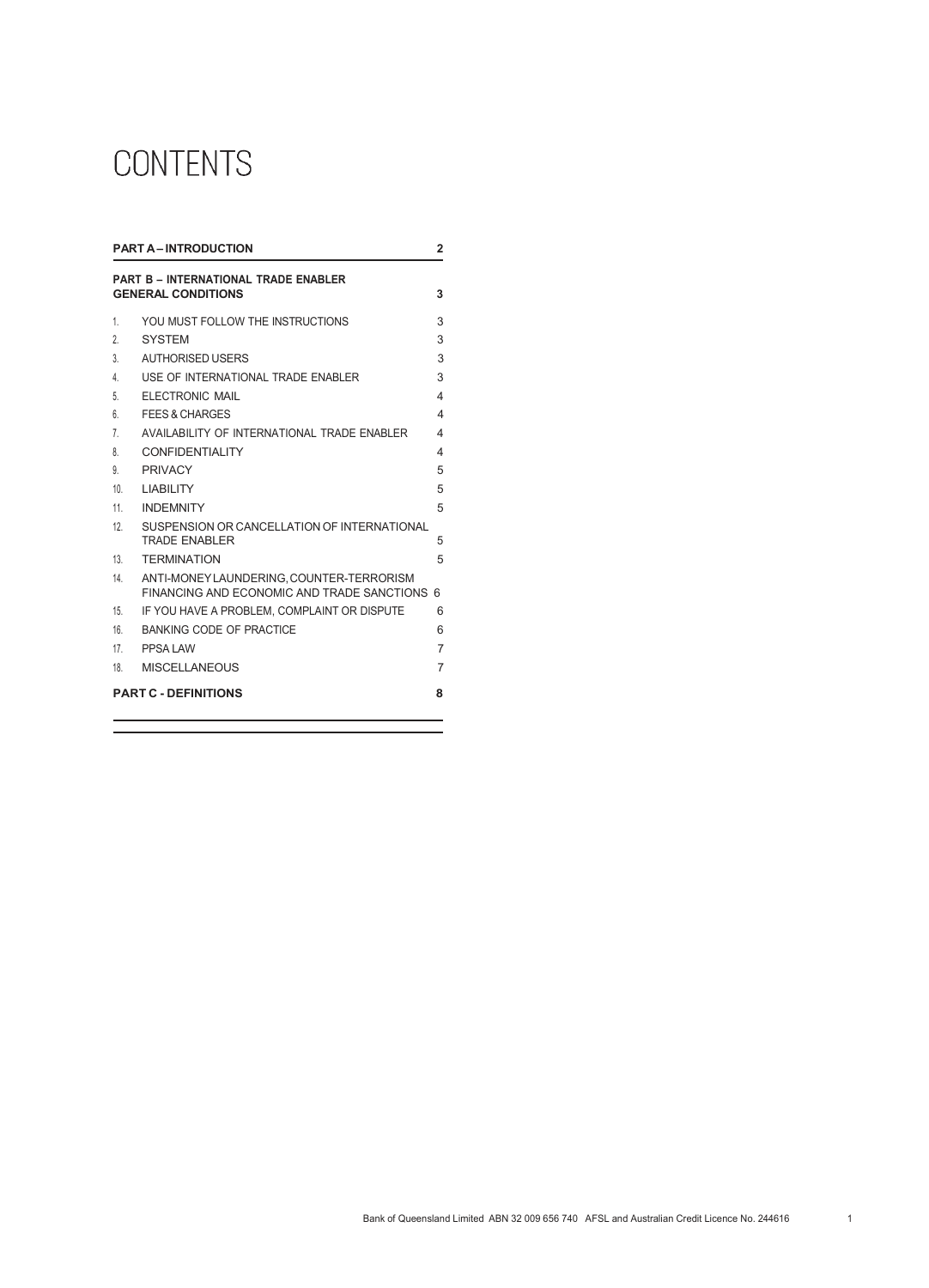# PART A - INTRODUCTION

<span id="page-3-0"></span>International Trade Enabler is a web based system that provides Bank of Queensland customers (subject to acceptance of this Access Agreement, and within any relevant Trade Finance Facility) the capability to perform certain transactions and to monitor these transactions and other international trade transactions.

### **By using International Trade Enabler you can:**

- a. Monitor due dates and the amounts for import and export collections;
- b. Monitor expiry dates for relevant (marine or air cargo) insurance policies for import letters of credit;
- c. If you have a Trade Finance Facility, monitor due dates and the amounts of your trade finance transactions;
- d. If you have a Trade Finance Facility with a Letter of Credit Sub-Facility:
	- i. Create an application for irrevocable documentary letters of credit and amend these letters of credit;
	- ii. Monitor drawings under your letters of credit;
	- iii. Approve discrepancies under import letter of credit drawings;
	- iv. (Monitor due dates and payments on your export letters of credit; and
- e. Monitor any other transactions made available on International Trade Enabler in the future.

We recommend that you read all relevant documentation that is provided to you (including, but not limited to, this Access Agreement and if relevant your Trade Finance Facility) and that you ask us about any issuesthatconcernyou.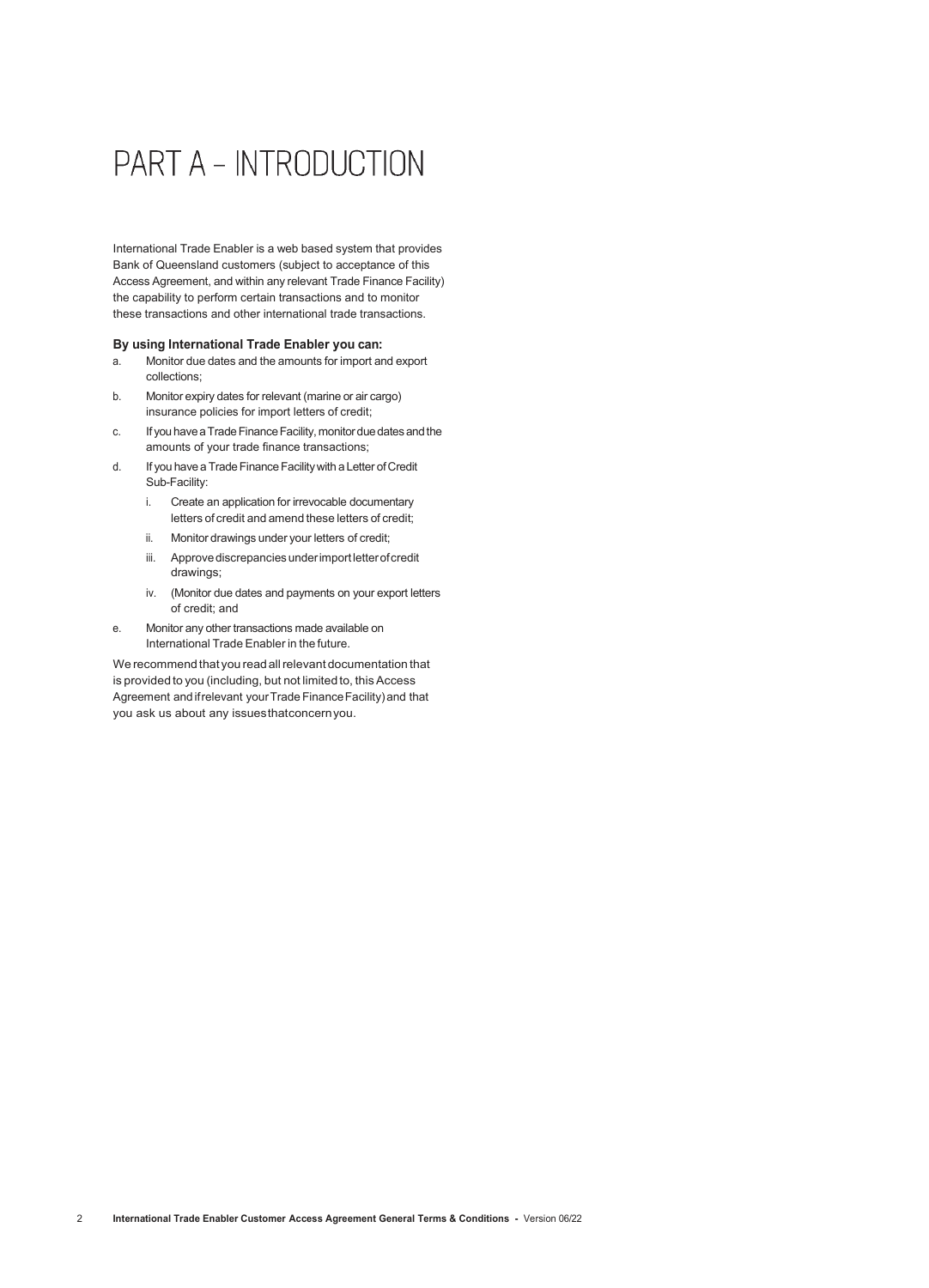# PART B - INTERNATIONAL TRADE ENABLER **GENERAL CONDITIONS**

#### $\mathbf{1}$ . YOU MUST FOLLOW THE INSTRUCTIONS

<span id="page-4-0"></span>In using International Trade Enabler, you must (and you must ensure that all Authorised Users):

- a. Comply with the terms of this Access Agreement and the Trade Finance Facility (if any);
- b. Follow the procedures set out in the International Trade Enabler operating manual or instruction guide (these documents should have been provided to you with this Access Agreement or you can request a copy or an updated copy from us at any time); and
- c. Comply with all operating procedures notified to you by us from time to time.We will provide you with notice in writing in accordance with clauses 18.3 to 18.5 of this Access Agreement of any newor updated operating procedures, unless we determine that a shorter notice period is required in order to comply with law or protect you or us from immediate risks associated with the prior operating environment.

#### $2.$ **SYSTEM**

- <span id="page-4-1"></span>2.1 You are responsible for providing, installing and maintaining your System and connecting your System to International Trade Enabler. You are responsible for all telecommunications, Internet and equipment costs relating to your connection to International Trade Enabler.
- 2.2 We are not liable for the failure or malfunction of your System or the general telecommunications or Internet network.

#### $\mathcal{S}$ AUTHORISED USERS

- <span id="page-4-2"></span>3.1 Each Authorised User will need a Login User Name and Password to access International Trade Enabler. We will issue a Login User Name and Password to each Authorised User appointed by you.
- 3.2 You must keep records of the names and addresses of your Authorised Users and provide us with these records upon request. You agree that we may treat all Authorised Users as your agents acting within your actual authority when using International Trade Enabler.
- 3.3 You are responsible for maintaining the secrecy of all your Authorised Users' Login User Names and Passwords. Authorised Users must change their Passwords regularly.
- 3.4 All access to and use of International Trade Enabler under a Login User Name and Password allocated to you for any Authorised User will be deemed to be authorised access and use of International Trade Enabler by you.

3.5 On discovery of the loss, theft or possible unauthorised use of a Login User Name or a Password, or if you or an Authorised User believes that a Login User Name or a Password have been compromised, you must notify us of that fact by the most expedient means possible, giving all relevant information. Our recording of your advice regarding the known or suspected violation of a Login User Name or aPassword will be accepted as evidence of notification having been received by us.

When you notify us of a known or suspected violation of a Login User Name or a Password, you may submit a written request for a new Login User Name or Password.

#### USE OF INTERNATIONAL TRADE ENABLER 4.

- <span id="page-4-3"></span>4.1 You must ensure that only Authorised Users access InternationalTradeEnabler.
- 4.2 You must tell us promptly if an Authorised User is no longer authorised.
- 4.3 Each Authorised User must be associated with you. For example, each Authorised User must be your employee, agent, contractor or officer. You must not allow unrelated third parties to access International Trade Enabler using any of your Login User Names or Passwords.
- 4.4 You are responsible for all charges for, use and misuse of and transactions using International Trade Enabler made by you or an Authorised User or any person using a Login User Name or aPassword allocated to you or an Authorised Llser

You are responsible for any breach of this Access Agreement by an Authorised User.

You must comply with and ensure that all Authorised Users comply with our directions regarding security of International Trade Enabler and your System as notified by us to you from time to time.

- 4.5 You and your Authorised Users do not have any proprietary or property rights in the International Trade Enabler software or system. You and your Authorised Users must not copy, alter, modify or disassemble the International Trade Enabler software or system or distribute the International Trade Enabler software or system to third parties except to the extent required by law.
- 4.6 You and your Authorised Users must comply with any license agreement that applies to any third party proprietary material relating to International Trade Enabler software and/or system that we make availabletoyou.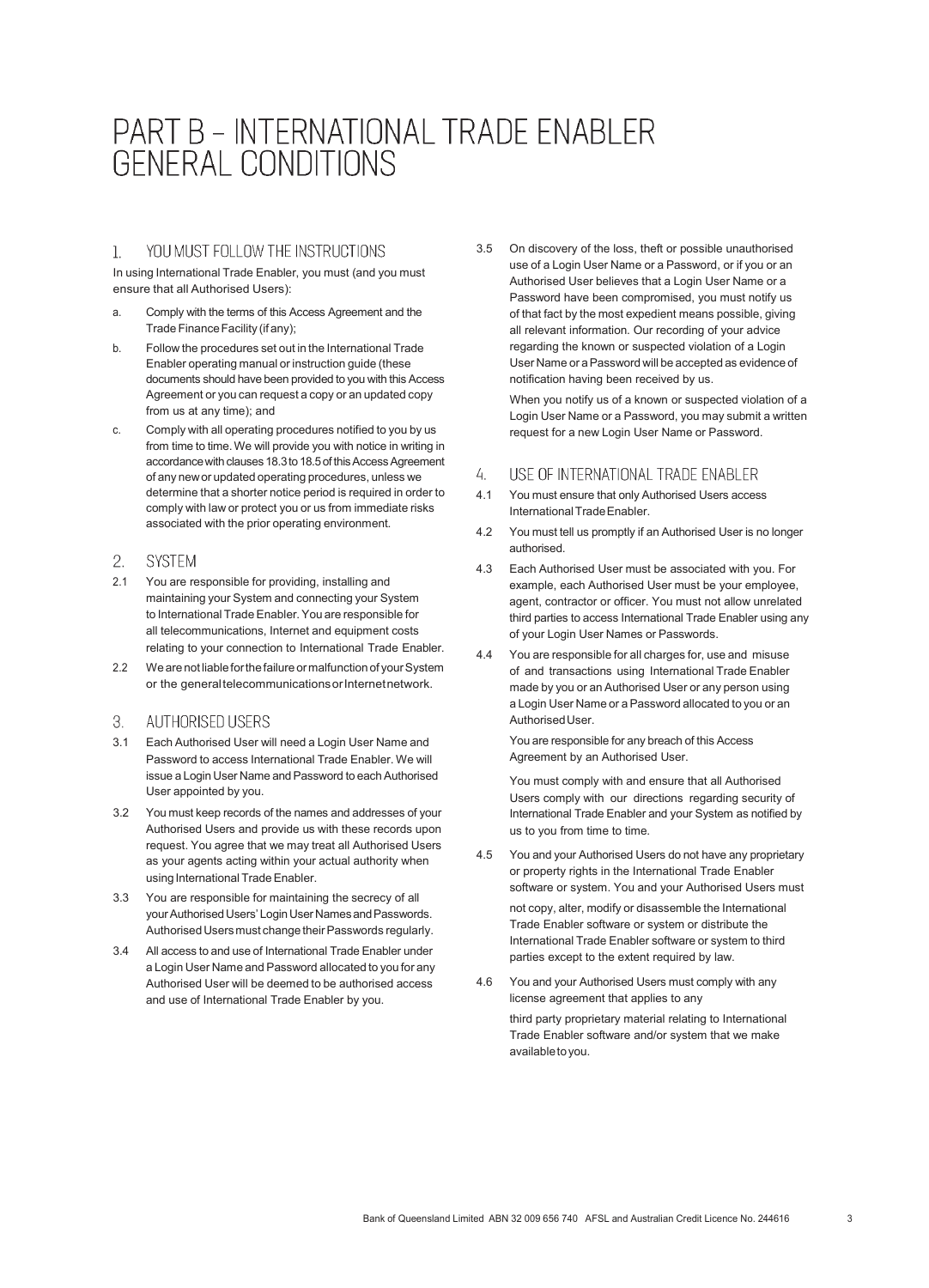#### 5. ELECTRONIC MAIL

- <span id="page-5-0"></span>5.1 You may wish to contact us by electronic mail ("e-mail"), however do not use e-mail to send us confidential information about your transactions.
- 5.2 5.2 If you send us e-mail, we may not receive it immediately. We will have a reasonable time to act upon any e-mail request or notice, and reserve the right to reject any request received by e-mail. You acknowledge that we cannot ensure that e-mail will not be intercepted or affected by the actions or omissions of others, such as third party networks or persons with access to the Internet. Our service providers, and we, assume no responsibility for viruses created by third parties, or for any third party's unauthorised access to, or use of, your System.
- **FEES & CHARGES**  $6^{\circ}$
- <span id="page-5-1"></span>6.1 You must pay the current charges set by us for use of International Trade Enabler. These charges are set out in the International Services section of the Business Banking Guide to Fees and Charges. You can obtain a copy of our Business Banking Guide to Fees and Charges from any Bank of Queensland branch or from [www.boq.com.](http://www.boq.com/) au. Information on current standard fees and charges is availableonrequest.
- 6.2 We may charge you or, at our option, debit your Nominated Account with:
	- a. All charges and fees relating to your use of International Trade Enabler, including application and set-up fees;
	- b. All government taxes, duties and charges whether or not you are primarily liable for those taxes, duties or charges; and
	- c. Any fees for the issue and re-issue of your Login User Name orPassword.

## $7<sub>1</sub>$

- <span id="page-5-2"></span>7.1 We will use reasonable efforts to ensure that International Trade Enabler will be available at all times, other than during scheduled maintenance and downtime, which we will aim to conduct outside of normal business hours.
- 7.2 You acknowledge that access to and use of International Trade Enabler may be unavailable due to:
	- a. Malfunction or breakdown of International Trade Enabler;or
	- b. Electrical short circuit, power failure, telecommunications failure or fault, industrial dispute, act of god, act of terrorism or other causes beyond our control;or
	- c. Emergency or unscheduled maintenance.
- 7.3 We will not be liable for the unavailability or loss of access to International Trade Enabler under any circumstances.
- 7.4 We may vary the hours during which International Trade Enabler or any part of it is available to you without notice.

#### 8 CONFIDENTIALITY

- 8.1 We will use reasonable endeavours to preserve the confidentiality and integrity of Information available for access via International Trade Enabler. However, we will not be liable for any loss to you resulting from unauthorised access to your Information or resulting from the interception by any person of transmissions between your System and International Trade Enabler or between International Trade Enabler and your System.
- 8.2 You acknowledge that we are authorised to make your Information available via computer and telecommunications networks and to third parties in the usual operation of International Trade Enabler.
- 8.3 You consent to us providing to any debtor/guarantor:
	- a. A copy or summary of this Access Agreement or your Trade Finance Facility;
	- b. A copy of all securities given in connection with this Access Agreement or your Trade Finance Facility;
	- c. A copy of any formal demand that is or has been sent to you;
	- d. Acopyofanyrelevant statementsofaccountprovided to you (if any);
	- e. Acopy ofany relevantfinancialaccountsor statements of financialpositionwhichyou have providedto us;
	- f. Acopy of your creditreports from credit reporting agencies; and
	- g. Anyotherfinancialinformationabout youtheguarantor asks for or that we are required to provide by the *Banking Code of Practice* including notices of demand and current credit related insurance contracts (if any).
- <span id="page-5-3"></span>8.4 We and you agree not to disclose any information of the kind referred to in section 275(1) of the PPSA that is not publicly available. You agree not to authorise the disclosure of any informationas contemplatedundersection275(7)(c) of thePPSA.
- 8.5 Clause 14.3 of this Part B does not prevent disclosure of any information by us:
	- a. permitted under clause 8.4 or 8.5 of this Part B or under any arrangement with us; or
	- b. where required under section 275 of the PPSA because of the operation of section 275(7) of the PPSA.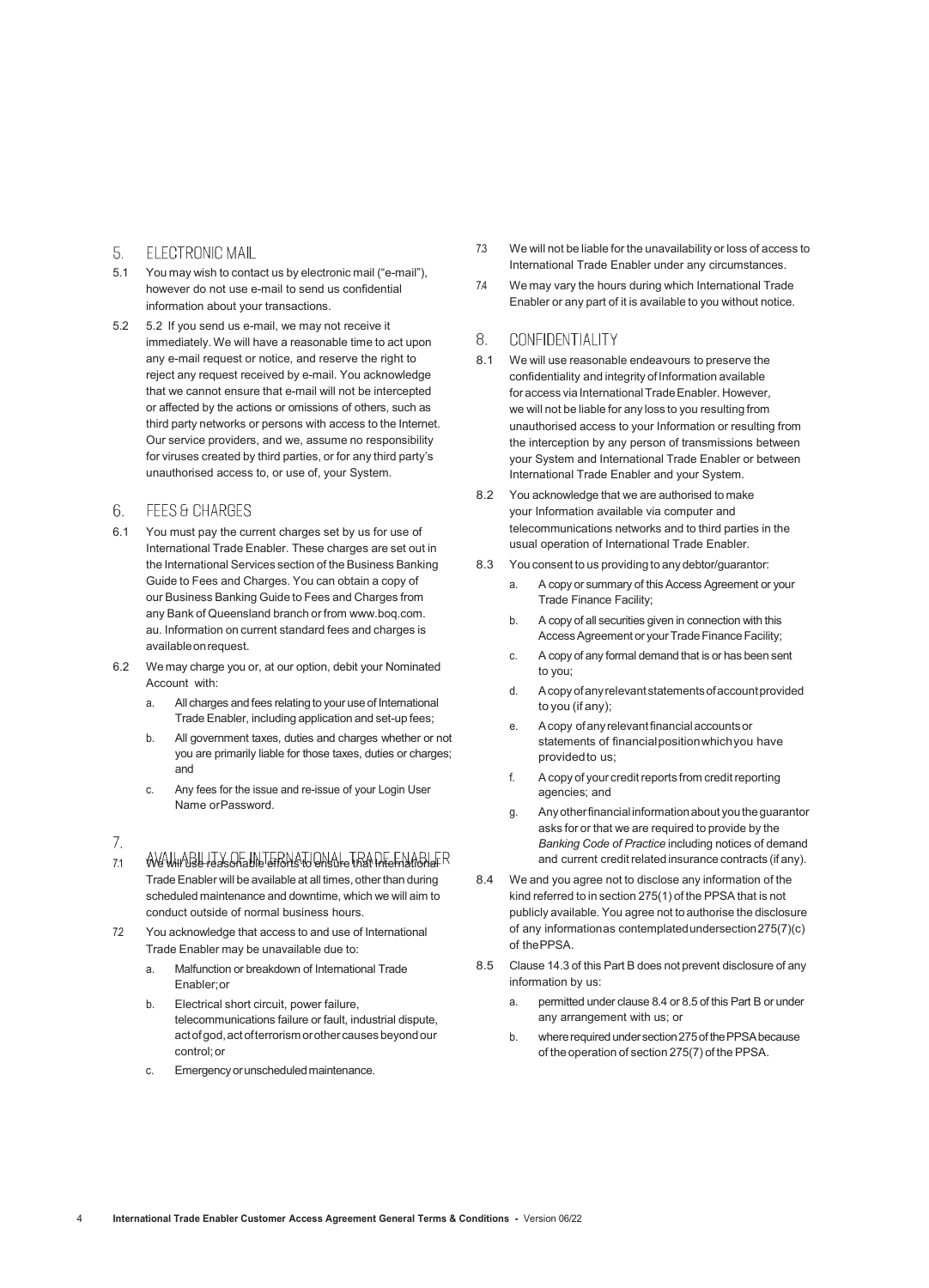#### <span id="page-6-0"></span>9. PRIVACY

You can ask us for a copy of our Privacy Policy at any time. Our Privacy Policy sets out how we deal with any personal information that we hold about you and can be obtained from any Bank of Queensland branch or from www.boq. com.au/privacy.htm.

The "Privacy Notification and Consent Form" you receive when you open your BOQ account provides you with more information about howwe use your personal information. We may deal with your personalinformationin accordance with ourPrivacyPolicy.We strongly recommend that you readourPrivacyPolicy carefully,as it is important that you understand how we may deal with your personal information. If you have any questions or require further information on our privacy and information handling procedures, please contact us to discuss.

## 10. LIABILITY

- <span id="page-6-1"></span>10.1 We warrant that International Trade Enabler will perform substantially in accordance with any published specifications for the service.
- 10.2 We do not warrant that International Trade Enabler will be available at all times, will be uninterrupted or error-free.
- 10.3 To the maximum extent permitted by law, we will not be liable to you or your Authorised Users for any loss, expense or damage, including lost time, money, goodwill and profits, damage to or loss of data, or damage to hardware or software, which may arise from the use, operation, maintenance or failed use of International Trade Enabler or which may arise from delays, defects, errors, omissions or interruptions in International Trade Enabler. This limitation of our liability does not apply to any loss, claim, demand or damage to the extent it results from the gross negligence, wilful misconduct or fraud of the Bank or its employees or agents.
- 10.4 We do not warrant the quality, accuracy or fitness for any particular purpose of International Trade Enabler.
- 10.5 If for any reason we become liable for loss or damage to you, then subject to other provisions of this Access Agreement limiting our liability, our liability will be limited to the amount of the fees paid by you for International Trade Enabler.
- 10.6 If any warranty is implied into this Access Agreement by the Competition and Consumer Act 2010 (Cth) or other legislation, to the maximum extent permitted by law, our liability to you in relation to breach of such warranty is limited to the cost of re-supplying International Trade Enabler.

#### $11.$ INDEMNITY

- 11.1 You will indemnify us from any claim, action, demand, proceeding, loss, damage, expense or cost (includingall legal costs and expenses) arising out of or resulting from:
	- Any breach of this Access Agreement or the Trade FinanceFacility by you or anAuthorised User; or
	- b. Access to or use of International Trade Enabler by you, your Authorised Users or any other person on your behalf or through your or your Authorised User's access rights.
- 11.2 This indemnity will survive termination or expiration of the provision of International Trade Enabler.

#### <span id="page-6-3"></span>SUSPENSION OR CANCELLATION OF  $12.$ INTERNATIONAL TRADE ENABLER

We may prevent you from accessing International Trade Enabler, or any part of it, or suspend implementation of any International Trade Enabler transmissions without notice to you, if:

- a. There is an emergency;
- b. You do not pay applicable charges for use of International Trade Enabler;
- c. You breach this Access Agreement;
- d. Our credit department so determines;
- e. Your use of International Trade Enabler interferes with the proper operation of International Trade Enabler or the system from which International Trade Enabler operates; or
- f. Weare required to do so by lawor a court order.

# 13. TERMINATION

- <span id="page-6-4"></span>13.1 We may suspend your or an Authorised User's access to International Trade Enabler without notice (and may terminate this Access Agreement on 14 days' prior written notice) if:
	- a. We determine that you or an Authorised User have used International Trade Enabler in an unacceptable manner or in a way that may damage or prevent the operation of International Trade Enabler; or
	- b. Weare required to do so by lawor court order; or
	- c. We are otherwise obliged to discontinue provision of International Trade Enabler or any part of it (including where any third party who supplies us with International Trade Enabler or a component of it terminates that supply or where we cease to offer International Trade Enabler functionality to our trade finance customers).
- <span id="page-6-2"></span>13.2 You may terminate this Access Agreement by providing us with 14 days prior written termination notice.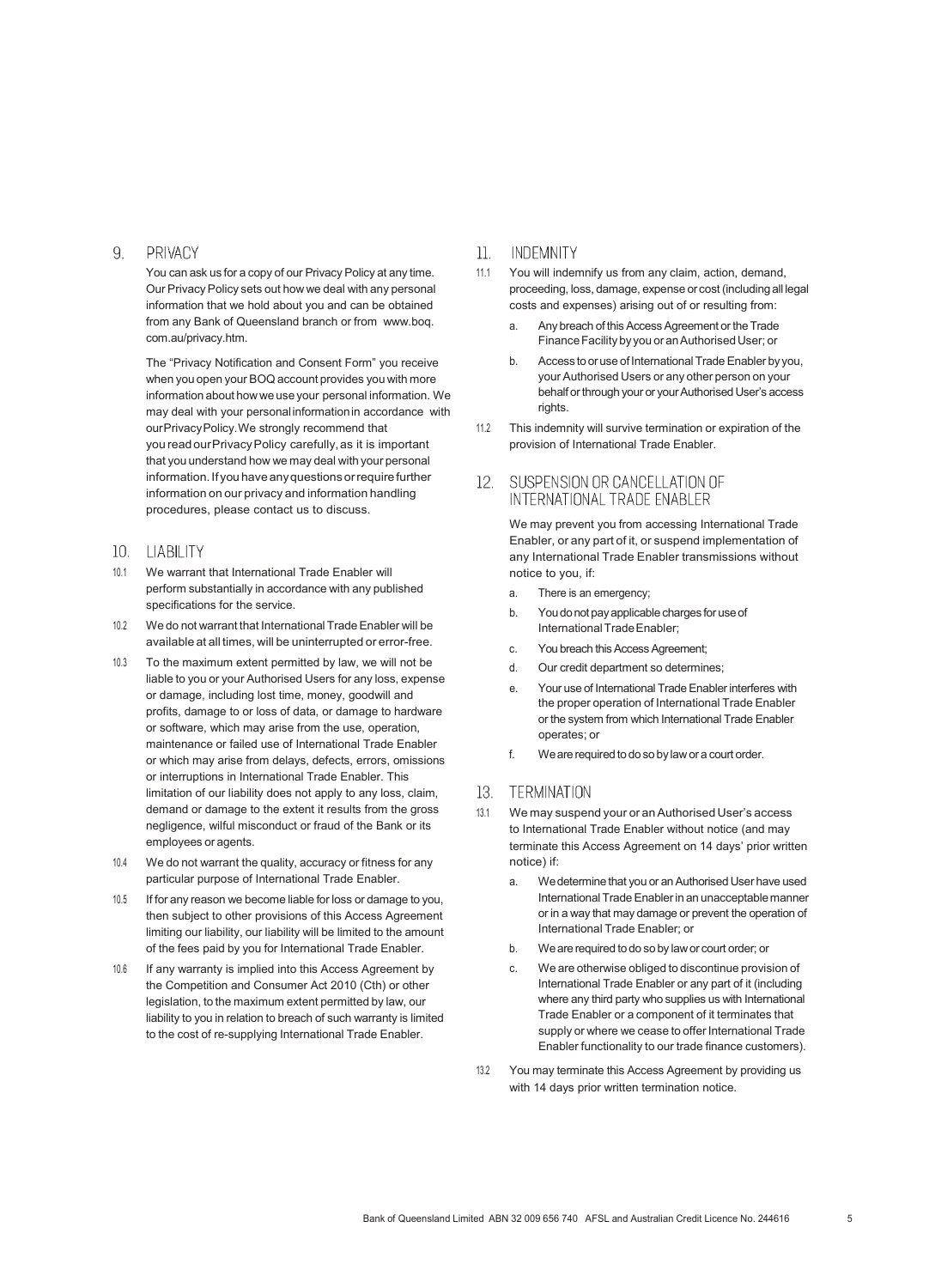# 14 ANTI-MONEY LAUNDERING, COUNTER-TERRORISM FINANCING AND ECONOMIC AND **TRADE SANCTIONS**

- 14.1 You agree that we can delay, block or refuse to make any payment if we believe on reasonable grounds that making that payment may breach any law in Australia or any other country, and we will incur no liability to you, if we do so.
- 14.2 You must provide all information to us whichwe reasonably require to comply with any laws in Australia or any other country.We can disclose informationwhich you provide to us where required by any laws inAustralia or any other country.Youdeclareandundertaketousthatthepayment of money in accordance with your instructions by us will not breachany laws inAustraliaor any other country.

# IF YOU HAVE A PROBLEM, COMPLAINT OR DISPUTE

<span id="page-7-0"></span>15.1 Our service commitment

At BOQ we are committed to providing our customers with innovative banking solutions and the best customer service experience.

Resolution of problems is a priority for us. If at any time our service does not meet your expectations we would like you to let us know.

15.2 How to contact us

There are a number of ways to contact us:

- a. Contact our International Banking Department by: E-mail: [tradeoperations@boq.com.au](mailto:tradeoperations@boq.com.au) Telephone: 1800 34 39 39 Fax: (07)32123530
- b. Contact your trade finance manager or business bankingmanager.
- c. Call Our Customer Contact Centre on13005572 72, 24 hours a day, 7 days a week.
- d. Contact our Customer Relations Department at: E-mail: [customer.relations@boq.com.au](mailto:customer.relations@boq.com.au) Telephone: 1800 663 080
	- Write to: Customer Relations Reply Paid 2258 Brisbane QLD 4001

15.3 How will your complaint be handled?

If we cannot solve your problem on the spot, we will let you who is handling your complaint and how long it is likely to take for it to be resolved.

For further information about how we handle complaints, ask our friendly staff for a copy of our Complaint Guide or alternatively download a copy available on our website.

Please note we comply with the ePayments Code complaint investigation and resolution procedures in connection with Electronic Transactions to which the ePayments Code applies.

15.4 What to do if you feel your complaint has not been resolved.

> If you're unhappy with our response you can approach the Australian Financial Complaints Authority (AFCA). AFCA provides a free and independent complaint resolution service for financial services. To contact them you can:

| Call:     | 1800 931 678       |
|-----------|--------------------|
| Email:    | info@afca.org.au   |
| Online:   | www.afca.org.au    |
| Write to: | GPO Box 3          |
|           | Melbourne Vic 3001 |

The Australian Securities and Investments Commission (ASIC) also has an information line: 1300 300 630. You can use this number to make a complaint and obtain further information about your rights.

# <span id="page-7-1"></span>16. BANKING CODE OF PRACTICE

We have adopted the Banking Code of Practice (BCOP). This is a self-regulatory code which aims to foster good relations betweenbanks and customers,and to promote good banking practice. The BCOP applies to banking services provided to customers who are "individuals" or "small businesses"as defined in it.Wewillcomply with the BCOP, where it applies to the banking services we provide toyou.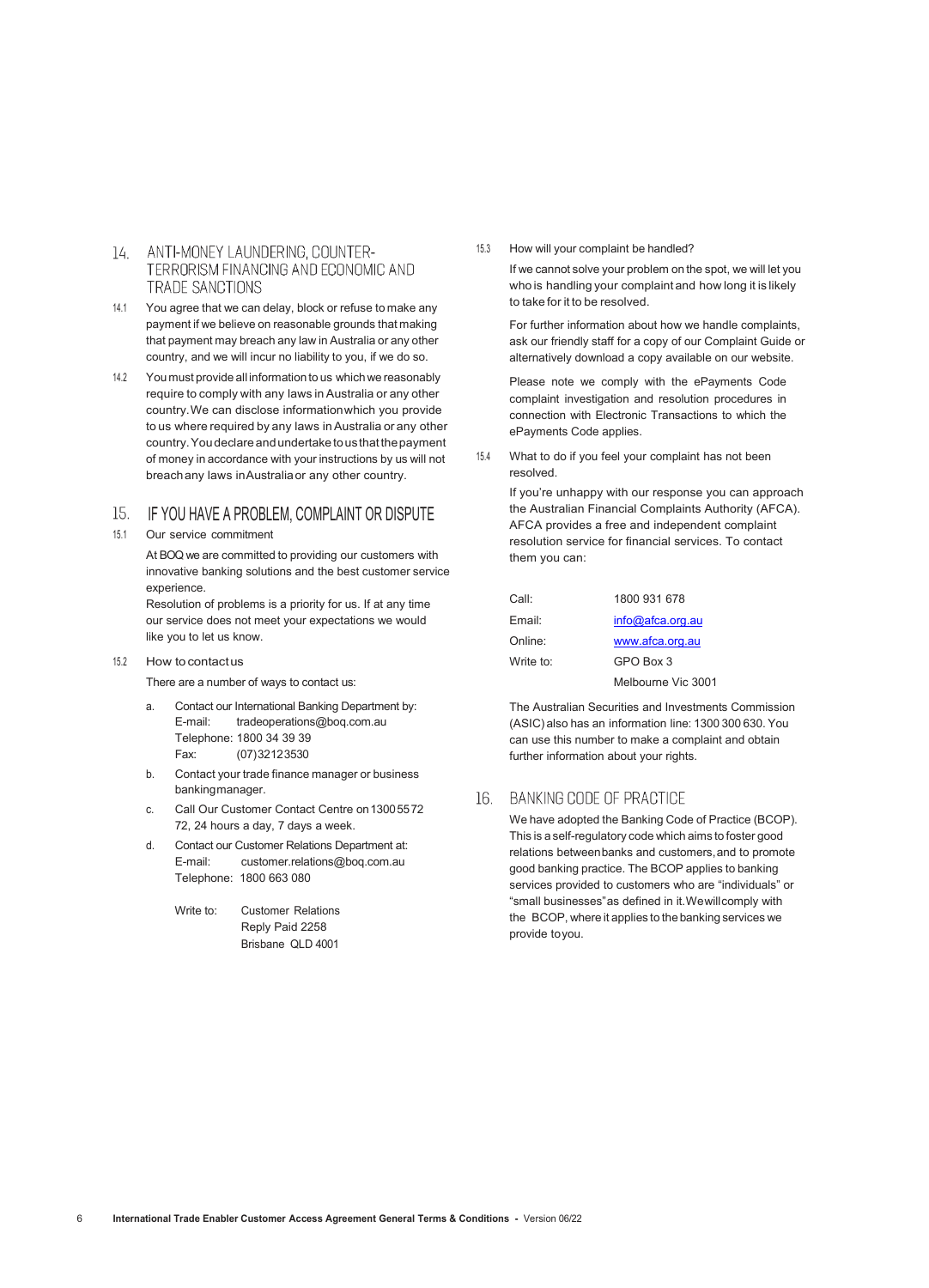## 17. PPSA LAW

- <span id="page-8-0"></span>17.1 You must promptly upon our request:
	- a. Do anything (including obtaining consents or executing a new document) for the purpose of:
		- Ensuring that, any security interest created under, or provided for, by any arrangement with us:
			- A. Attaches to the collateral that is intended to be covered by that security interest; and
			- B. Is enforceable, perfected and otherwise effective; and
			- C. Has the priority required by us; or
		- ii. Enabling us to prepare and registera financing statement or financing change statement; or
		- iii. Enablingus to exercise any ofour rights or powers in connection with any such security interest; and
	- b. provide any information requested by us in connection with any arrangement with us to enable us to exercise any of our rights or powers or perform any of our obligations under PPSA Law.
- 17.2 You must take any action necessary to register, perfect, preserve and maintain any security interest which you hold, or have the benefit of, under and in accordance with the PPSA Law.
- 17.3 Anything that you are required by us to do underthis clause shall be done by you at your own expense.You agree to reimburse on demand our costs in connectionwith any action taken by us under or in connection with this clause.

## 18. MISCELLANEOUS

- <span id="page-8-1"></span>18.1 Unless you have disclosed that you are acting in a trustee capacity or on behalf of another party, you warrant that you are acting on you own behalf in entering into this AccessAgreement.
- 18.2 You may not transfer this Access Agreement or your rights to use International Trade Enabler.
- 18.3 We may vary this Access Agreement by notice in writing to you. The types of changes that we can make include:
	- making changes required to comply with any law or guidance or requirementof a regulator,or a decision of a courtor otherdispute resolution process;
	- b. changingfeesandcharges.Thisincludeschanging the amount of fees and charges and introducing or removing them.
- 18.4 Wecan alsomakechanges to this Access Agreement if:
	- a. we reasonably consider you will benefit from it;
	- b. it is administrative or minor or corrects a mistake or omission;
	- c. it reflects changes to our business or systems;
	- d. itis made for security reasons;
	- e. thechangeis reasonablymadeonaproduct orlike customer basis (for example, to reflect current industry or market products or conditions).

18.5 Generally, we will tell you about changes as soon as reasonably possible (which may be before or after the change is made) or, where the change is unfavourable to you, by providing you with 30 days' notice.Where there is a change to, or introduction of, a government fee or charge, we will tell you reasonably promptly after the government notifies us (however, we do not have to tell you if the government publicises the change to or introduction of the fee or charge). We may also give you a shorter notice period (or no notice) of an unfavourable change if it reasonable for us to manage a material and immediate risk.

The variation will take effect on the date specified in our notice. If you do not agree to the variation, you must stop using International Trade Enabler and notify us in writing by the time frame specified in our notice, and then this Access Agreement terminates. Continued use of International Trade Enabler after you receive our notice signifies your agreement to the variation.

- 18.6 You must accept all the terms of this Access Agreement without amendment. You may not vary this Access Agreement.
- 18.7 Termination of this Access Agreement or cancellation or suspension of International Trade Enabler does not affect the provisions of this Access Agreement regarding confidentiality, liability and indemnity, which survive such termination, cancellation or suspension.
- 18.8 Except to the extent you have a right of set-off granted by law which we cannot exclude by agreement, you may not set-off any claim against amounts payable to us under this Access Agreement. This does not prevent you making a separate claim against us for amounts you believe we oweyou.
- 18.9 This Access Agreement and the Trade Finance Facility (if any) constitutes the entire agreement between you and us. The only warranties and representations made by us are those set out in this Access Agreement and the Trade Finance Facility (if any).
- 18.10 All notices under this Access Agreement will be deemed to have been duly served on you by posting that notice by ordinary prepaid post to your last recorded address held by us. Notices will be deemed to have been received by you on the third business day after posting.
- 18.11 This Access Agreement is governed by the laws of Queensland.
- 18.12 If any provision of this Access Agreement is void, unenforceable or illegal, that provision is amended to the extent necessary to make it enforceable and otherwise is severed from this Access Agreement and the remaining provisions will continue in full force and effect.
- 18.13 No provision of this Access Agreement may be waived except by written notice to the other party.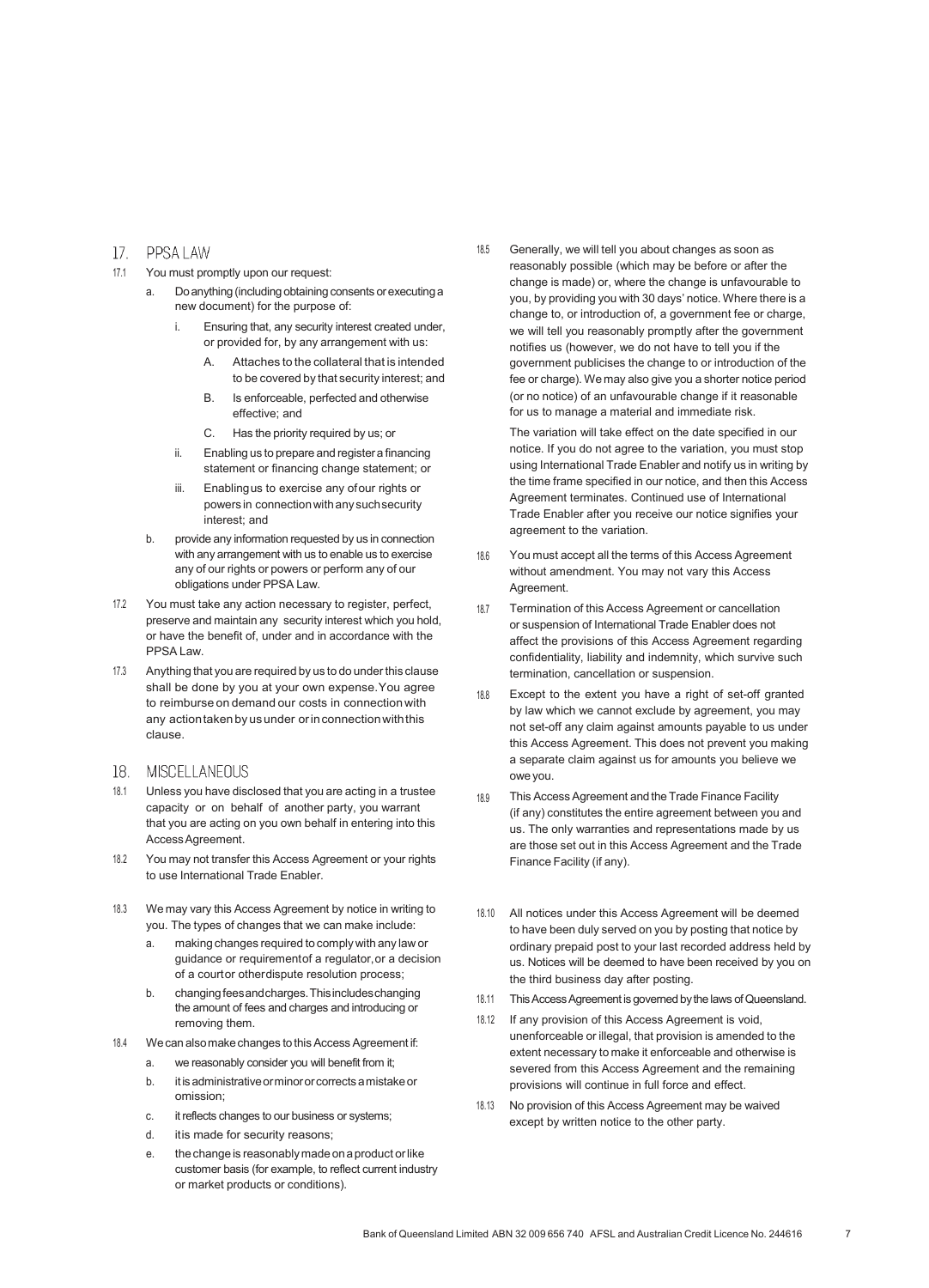# PART C - DEFINITIONS

<span id="page-9-0"></span>**Access Agreement**meanstheseGeneralTermsandConditions, and if you have a Trade Finance Facility, the Annexure.

**Annexure** means the International Trade Enabler Customer Access Agreement Annexure for Trade Finance Facilities that forms part of this Access Agreement, if you have a Trade Finance Facility.

**Application**, if you have a Trade Finance Facility, means an application for an irrevocable documentary letter of credit and any amendments to an irrevocable documentary letter of credit submitted via International Trade Enabler.

**Authorised User** means any person authorised by you to access International Trade Enabler on your behalf. You must notify us in writing of each Authorised User appointed by you. If you do not have a Trade Finance Facility, your Authorised Users are View Only Users. If you do have a Trade Finance Facility, your Authorised Users are Entry Users, Submit Users and View Only Users.

**Bank Business Day**is anydayon which we are open for business.

Entry User, if you have a Trade Finance Facility, means any person appointed by you to create Applications. An Entry User may also be a Submit User.

**General Terms and Conditions** means the International Trade Enabler Customer Access Agreement General Terms and Conditions that form part of this Access Agreement.

**Information** means your confidential personal, business and financial information provided by you for your use of International Trade Enabler in accordance this Access Agreement and your Trade Finance Facility (if any) or made available for access on International Trade Enabler by us.

**International Trade Enabler** means the International Trade Enabler service, which gives you or an Authorised User, access to:

- a. Monitor international trade transactions subject to the terms of this Access Agreement; and
- b. If you have a Trade Finance Facility, electronically transmit Applications and to monitor Applications subject to the terms of this Access Agreement and your Trade Finance Facility.

**Login User Name** is a user name allocated to an Authorised User that identifies the Authorised User, which when used in conjunction with a Password, enables the Authorised User access to International Trade Enabler.

**Nominated Account** means an account or accounts to be debited with any applicable charges for your use of International Trade Enabler as nominated by you on the International Trade Enabler Customer Application Form and accepted by us or agreed between us from time to time.

Password is a security password allocated to an Authorised User, which when used in conjunction with a Login User Name, enables the Authorised User access to International Trade Enabler and which the Authorised User is required keep secret.

**PPSA**means the Personal Property Securities Act 2009 (Cth).

#### **PPSA Law** means:

- c. The PPSA;
- d. Any regulation made pursuant to the PPSA; and
- e. Any otherlegislationor regulation madeto implement,or contemplated by, any PPSA Law referred to in paragraph (a) or(b).

#### **securityinterest** means:

- f. Any security for the payment of money or performance of obligations includingamortgage, charge, lien, pledge, trust or power or title retention arrangement or guarantee;
- g. A "security interest" as defined in the PPSA; or
- h. Any document to grant or create anything referred to in eitherparagraphs(a)or(b)ofthisdefinitionandanyother thing which gives a creditor priority to any other creditor with respect to any asset or aninterestin any asset.

**Submit User**, if you have a Trade Finance Facility, means any person appointed by you to check, approve and submit Applications and approve discrepancies in Applications and related documents received for drawings under letters of credit. A Submit User may also be an Entry User.

**System** means your computer hardware and software necessary to access and use International Trade Enabler.

**Trade Finance Facility** means an Aggregate Trade Facility Agreement or any other agreement between you and us governing the terms of a trade facility.

**View Only User** means any person you appoint to view transactions and records held in International Trade Enabler on your behalf.

**we**, **our** and **us** are each a reference to the Bank of Queensland LimitedABN 32 009 656 740, its successors and assigns, and any of its officers, agents, staff and authorised representatives acting on its authority.

**you** and **your** are each a reference to the person named as the applicant in the International Trade Enabler Customer Application Form, and also includes an Authorised User where the context allows.

Unless defined in this letter of request, a term or expression which is used in this letter of request and which is defined in the PPSA has the meaning given to that term or expression in, or in the context of, the PPSA.